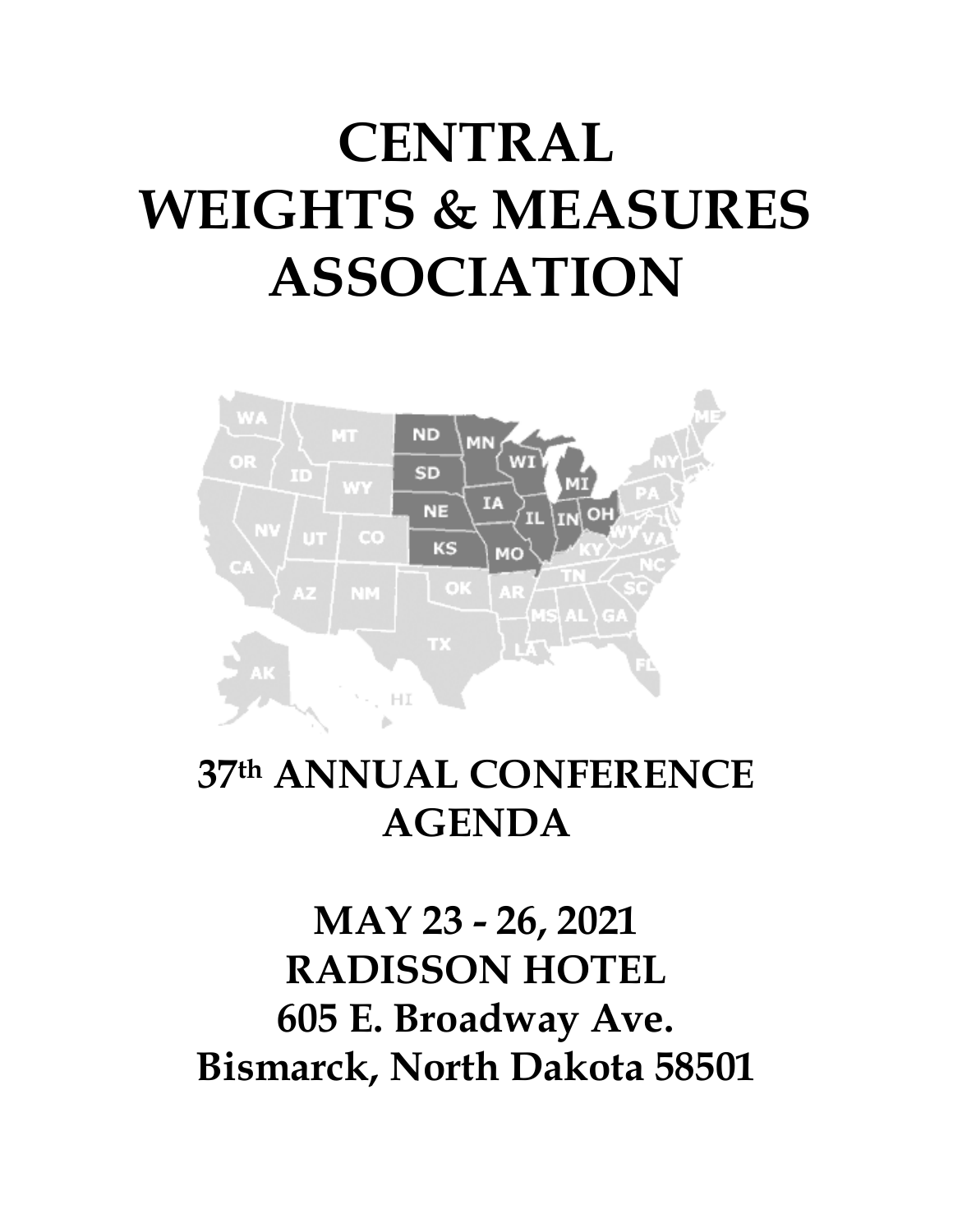#### CENTRAL WEIGHTS & MEASURES ASSOCIATION 37TH ANNUAL CONFERENCE AGENDA

### **MONDAY, MAY 23, 2022 Time Event Room** 1:00 PM Conference Registration Lobby 3:00 PM Executive Committee Meeting Theorem 2.00 PM Renoir-Russell 5:00 PM CWMA Standing Committee Planning Sessions • Laws & Regulations Committee • Specifications & Tolerances Committee • Professional Development Committee Van Gogh-Remington Renoir-Russell Wyeth-Rockwell 8:00 PM Hospitality Suite Presidential Suite **TUESDAY, MAY 24, 2022** 7:30 AM Registration Lobby 7:30 AM Breakfast Galleria Ballroom 8:00 AM Opening Ceremonies • Pledge of Allegiance – Konrad Crockford, North Dakota • Invocation – Konrad Crockford, North Dakota • CWMA Chair Address – Konrad Crockford, North Dakota • Welcome – Commissioner Sheri Haugen-Hoffart North Dakota Public Service Commission Galleria Ballroom 9:00 AM CWMA Standing Committee Open Hearings • Professional Development Committee • Specifications & Tolerances Committee • Laws & Regulations Committee 10:30 AM Break 10:45 AM CWMA Standing Committee Open Hearings (Continued) 12:00 PM Lunch – *On your own* 1:00 PM CWMA Standing Committee Open Hearings (Continued) 2:45 PM Break 3:00 PM CWMA Standing Committee Open Hearings (Continued) 5:00 PM CWMA Standing Committee Planning Sessions • Laws & Regulations Committee • Specifications & Tolerances Committee • Professional Development Committee Van Gogh-Remington Renoir-Russell Wyeth-Rockwell 8:00 PM Hospitality Suite **Presidential Suite** Presidential Suite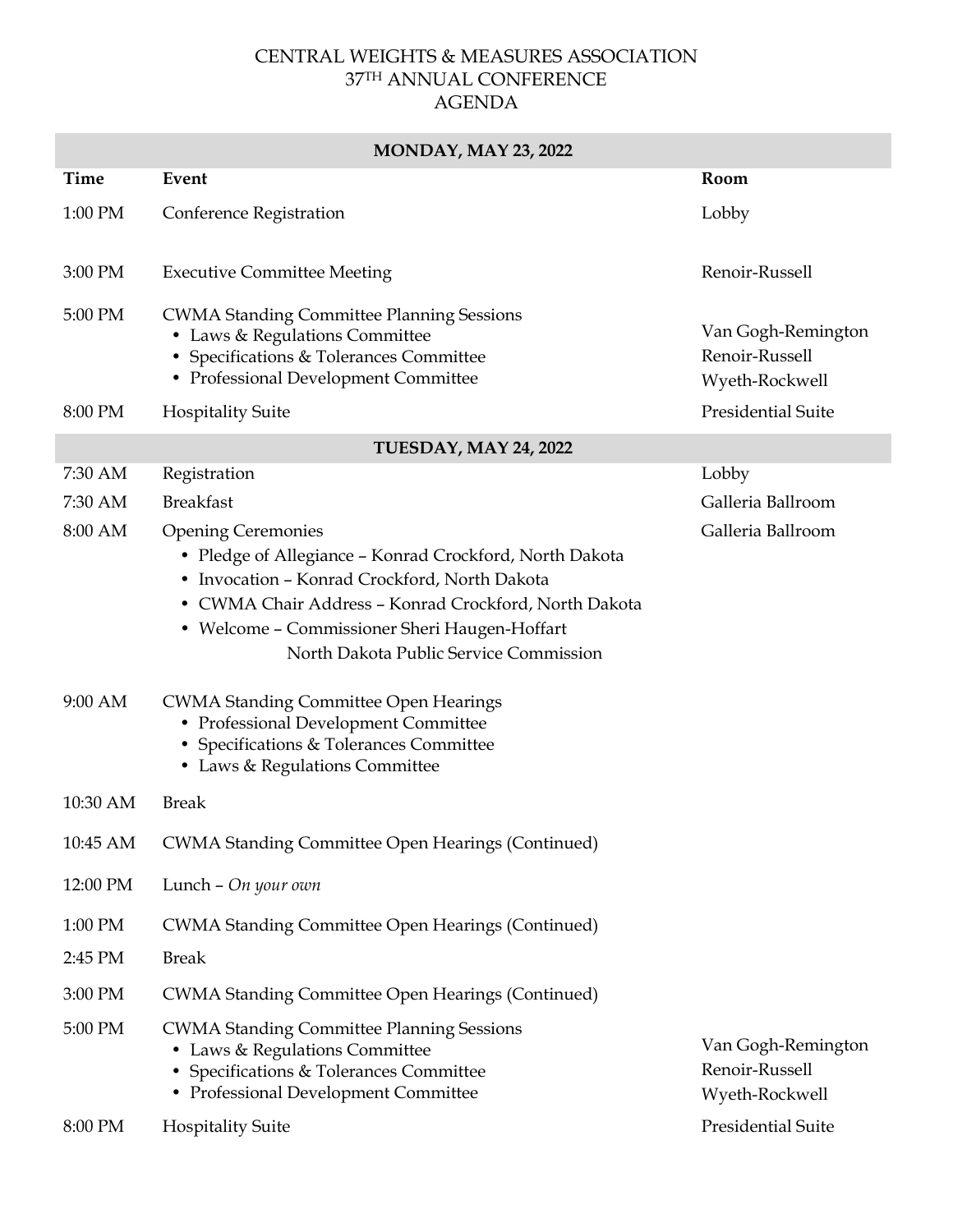| WEDNESDAY, MAY 25, 2022  |                                                                                                                                                                                                                  |                           |
|--------------------------|------------------------------------------------------------------------------------------------------------------------------------------------------------------------------------------------------------------|---------------------------|
| 7:30 AM                  | Registration                                                                                                                                                                                                     | Lobby                     |
| 7:30 AM                  | <b>Breakfast</b>                                                                                                                                                                                                 | Galleria Ballroom         |
| 8:00 AM                  | <b>National Address</b><br>• NCWM Address - Ivan Hankins, NCWM Chair<br>• NCWM Comments - Mahesh Albuquerque, NCWM Chair-Elect<br>• NIST Address - Lisa Warfield, NIST/OWM                                       |                           |
| 8:45 AM                  | NIST Roundtable - Lisa Warfield, NIST/OWM                                                                                                                                                                        | Galleria Ballroom         |
| 9:45 AM                  | <b>Break</b>                                                                                                                                                                                                     |                           |
| 10:00 AM                 | Scale Manufacturers Association Roundtable -<br>Russ Vires, Mettler Toledo & Eric Golden, Cardinal Scale                                                                                                         |                           |
| 11:00 AM                 | EV Charing System Testing - Equipment<br>Dan Hollow & John Carroll, Tesco Metering                                                                                                                               |                           |
| 12:30 PM                 | Electric Vehicle Supply Equipment<br>Josh Schaffner, Energy Services Manager, Capitol Electric Coop                                                                                                              |                           |
| 1:00 PM                  | Lunch - On Your Own                                                                                                                                                                                              |                           |
| $2:00$ PM $-$<br>5:00 PM | North Dakota Heritage Center<br>North Dakota State Capitol<br>North Dakota State Capitol Grounds<br>Meet in Lobby for bus                                                                                        | Lobby                     |
| 6:00 PM                  | Dinner - Hosted by the CWMA                                                                                                                                                                                      | Galleria Ballroom         |
| 8:30 PM                  | <b>Hospitality Suite</b>                                                                                                                                                                                         | <b>Presidential Suite</b> |
| THURSDAY, MAY 26, 2022   |                                                                                                                                                                                                                  |                           |
| 7:30 AM                  | <b>Breakfast</b>                                                                                                                                                                                                 | Galleria Ballroom         |
| 8:30 AM                  | <b>Voting Session</b><br>Committee reports presented for discussion and vote in this order:<br>• Professional Development Committee<br>• Specifications & Tolerances Committee<br>• Laws & Regulations Committee | Galleria Ballroom         |
| 9:30 AM                  | <b>CWMA Annual Business Meeting</b>                                                                                                                                                                              |                           |
| 10:30 AM                 | Break (30 Min break to allow members to check-out of hotel)                                                                                                                                                      |                           |
| 11:00 AM                 | <b>States Discussion</b>                                                                                                                                                                                         |                           |
| 12:30 PM                 | General Session Adjourns                                                                                                                                                                                         |                           |